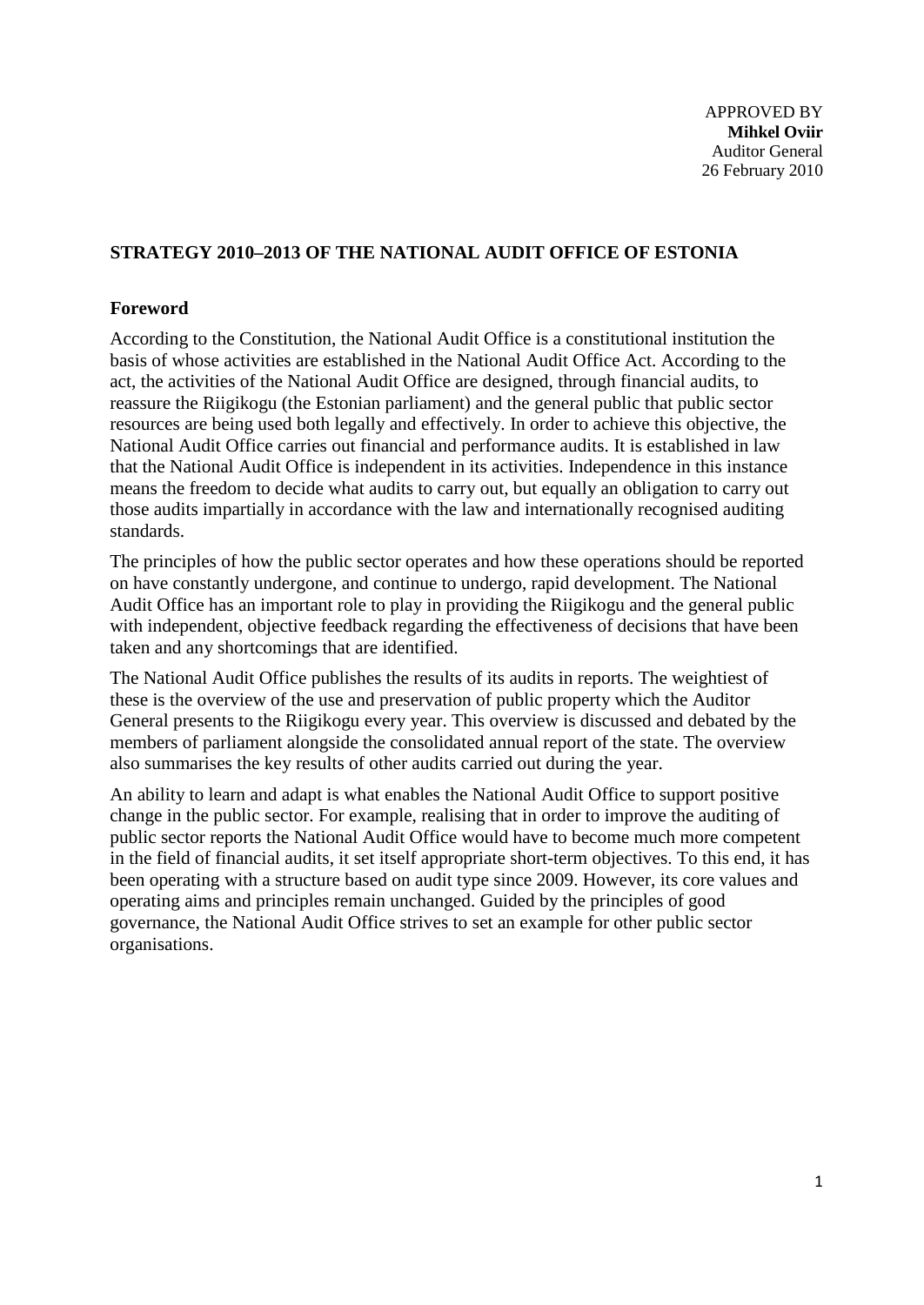# **Definitions**

*Good governance standard* – the principles developed and published in January 2005 by the Independent Commission on Good Governance in Public Services (a partnership project between the Office for Public Management (OPM) and the Chartered Institute of Public Finance and Accountancy (CIPFA) in the United Kingdom).

The principles of good governance are as follows:

- focusing on the organisation's purpose and on outcomes for citizens and service users;
- promoting values for the whole organisation and demonstrating good governance through behaviour;
- taking informed, transparent decisions and managing risk;
- developing the capacity and capability of the governing body to be effective;
- performing effectively in clearly defined functions and roles; and
- engaging stakeholders and making accountability real.

*Influence objective* is a positive change the National Audit Office aims to achieve through its activities.

Influence objectives are in line with the good governance standard and support the implementation of its principles.

*State* generally means the public sector as a whole. The National Audit Office only has limited rights in auditing local governments, foundations established by local governments or in which they are stakeholders and companies under the governing influence of local governments.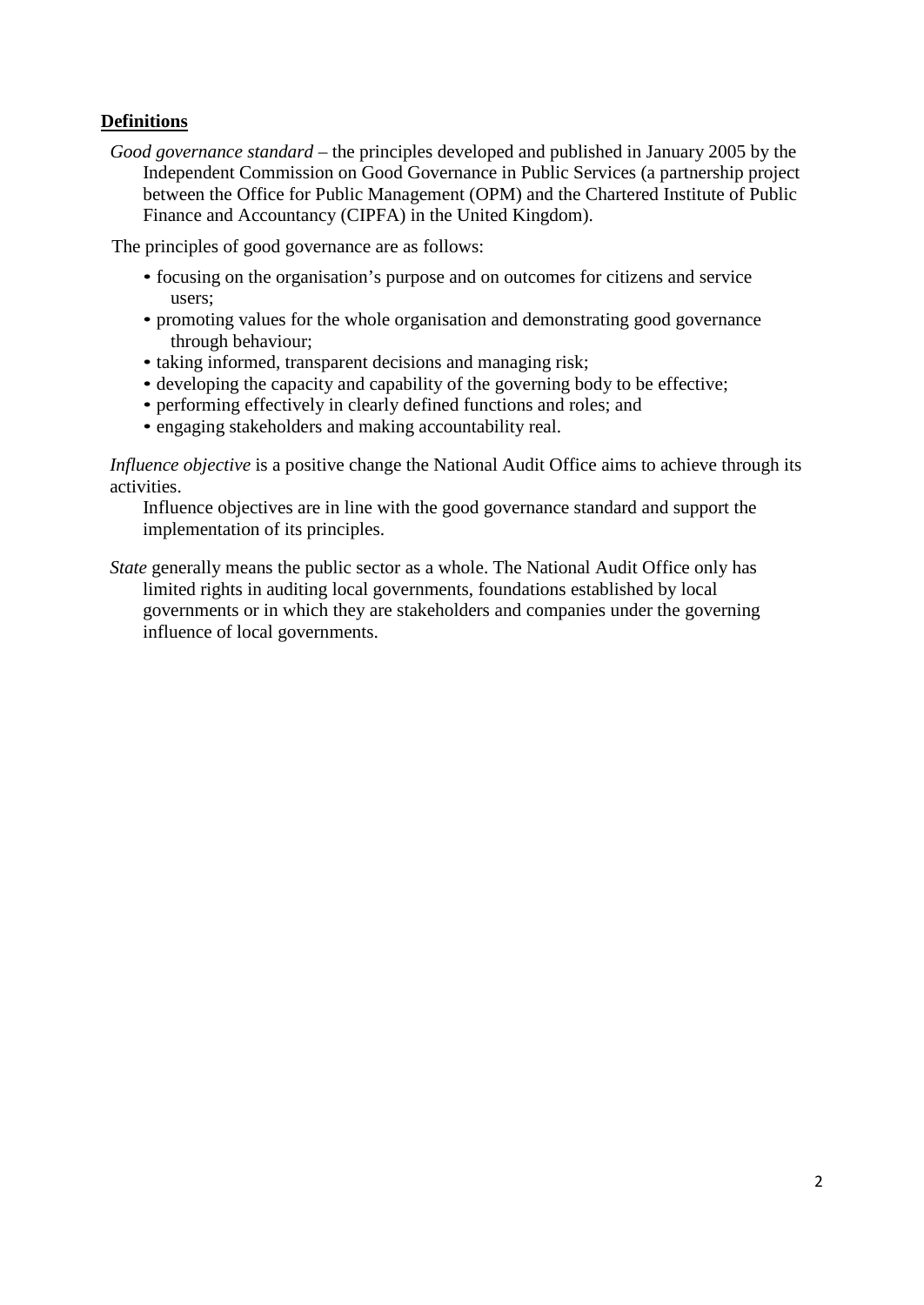#### *Mission:*

The National Audit Office seeks to **support the state in prudent management**.

**Support** means that the results of the work of the National Audit Office are of help to the state in making decisions. Supporting means providing objective assessments, advice and feedback on what has been done.

**Prudent management** means implementing the good governance standard at the level of state governance.

The National Audit Office considers it important to promote the implementation of a good governance standard based on audit results and international experience in the public sector.

The National Audit Office's objective is to arrive at a situation, through the provision of impartial advice, assessments and conclusions which generate positive change and through activities and behaviour which set an example to the public sector, where:

- the Riigikogu makes use of the results of the work of the National Audit Office in assessing the activities of the government; and
- taxpayers know that the National Audit Office is contributing to the better use of their money.

The National Audit Office views drawing the attention of the Riigikogu and the government to ways of making more rational use of public sector money as its primary task between 2010 and 2013. This includes ensuring that the volume of service provided is maintained and boosting their quality, as well as improving the position of the environment. The decisions that are made should guarantee the longterm sustainable development of the national economy and growth in the well-being of the population.

#### *Vision:*

The National Audit Office is an **innovative auditing organisation setting an example in its implementation of best practice in auditing**.

**Innovative** means constantly striving to be better. The National Audit Office supports creativity, openness to new things and giving good ideas a chance. This is in contrast to the fear of expressing your ideas, and to the idea that style is more important than substance. Innovative means a desire to continually develop through ideas. This means that the organisation is always evolving and has the skill to learn and make use of the experience of high-level auditing institutions in other countries.

**Auditing organisation** establishes the main activities and position of the National Audit Office. The primary work of the National Audit Office is to carry out audits. The assessments provided by the auditors of the National Audit Office must be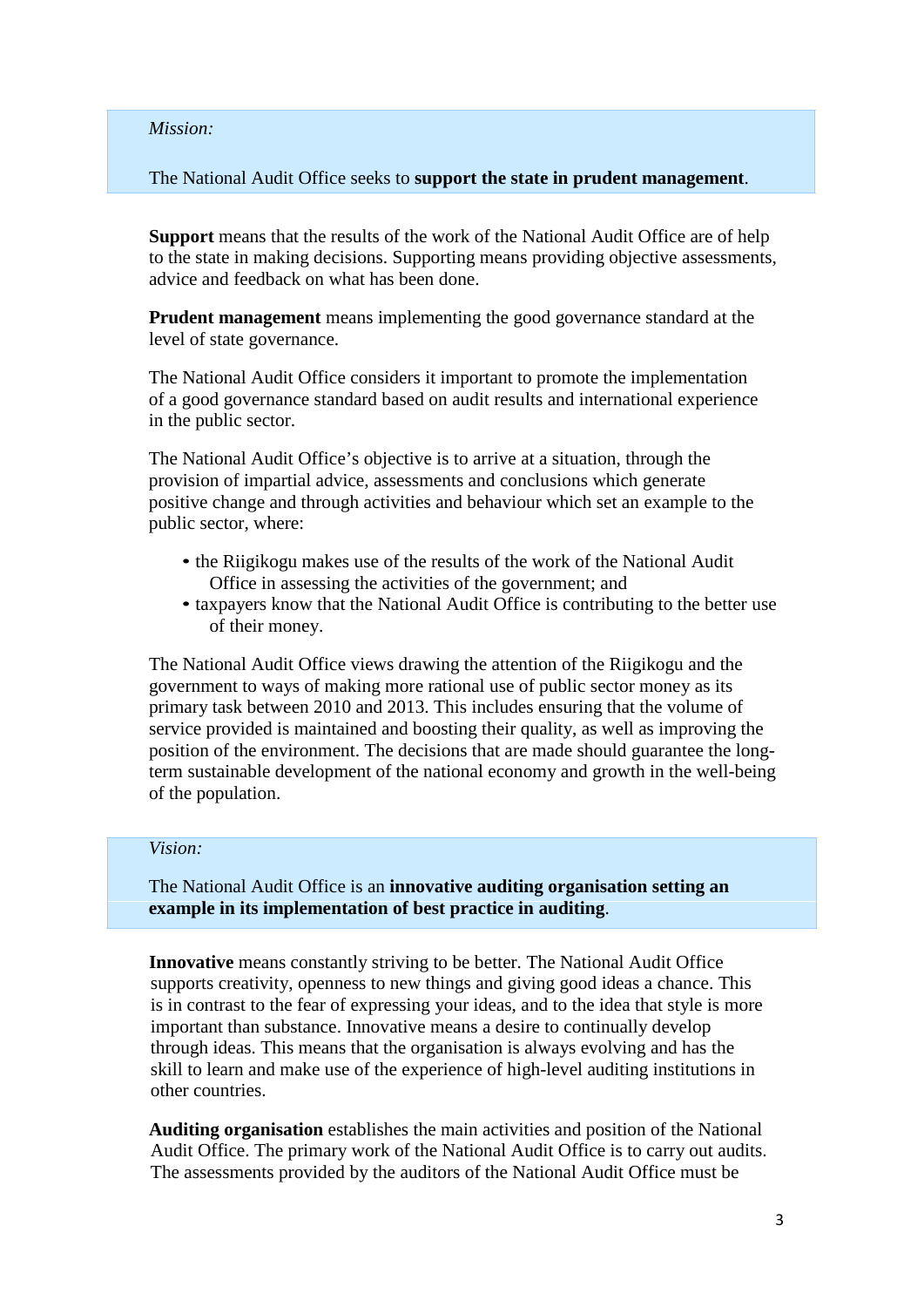based on the auditor's code of ethics.

**Setting an example** is what the National Audit Office must strive to do for the auditing companies operating in Estonia and for high-level auditing institutions in other countries.

**Best practice in auditing** first and foremost means the quality of audits and their compliance with international auditing standards.

#### *Core values:*

The **core values of the National Audit Office** are objectivity and independence, competence and diligence, cooperation and openness, and honesty and integrity.

The National Audit Office's core values directly stem from the fundamental values of auditors, which are established in the auditor's code of ethics of the National Audit Office. Core values are a collection of values of which none may be overstated or underestimated. The core values of the National Audit Office are also observed by its auditors and all other employees.

**Objectivity and independence**: The principle of objectivity imposes an obligation on every auditor to be fair, honest and free of conflicts of interest. Auditors carry out their duties in the public interest and undertake to avoid interfering in matters related to their interests beyond the sphere of auditing.

**Competence and diligence**: Maintaining competence demands constant learning. Auditors should not give people the impression that they have specialist knowledge or experience that they do not actually have. Auditors are diligent in both carrying out audits and exercising supervision and quality control over them, as well as in preparing audit reports. All information obtained in the course of audits must remain confidential.

**Cooperation and openness**: Auditors value cooperation and straightforward, balanced communication. Auditors are open in sharing the results of the work of the National Audit Office with the Riigikogu and other target groups. The sharing of information obtained in the course of audits with third parties must be justified and considered. Auditors are open to internal discussions of the results of their work in order to improve the quality of audits based on shared experience.

**Honesty and integrity**: The behaviour of auditors must be impeccable at all times and in every situation. Auditors must realise that the trust of the general public and their respect for the activities of the National Audit Office depend on the work of each and every auditor.

#### **INFLUENCE OBJECTIVES**

The task of the National Audit Office is to contribute, through the organisation of audits and the provision of assessments and recommendations in audit reports, to the achievement of the following objectives: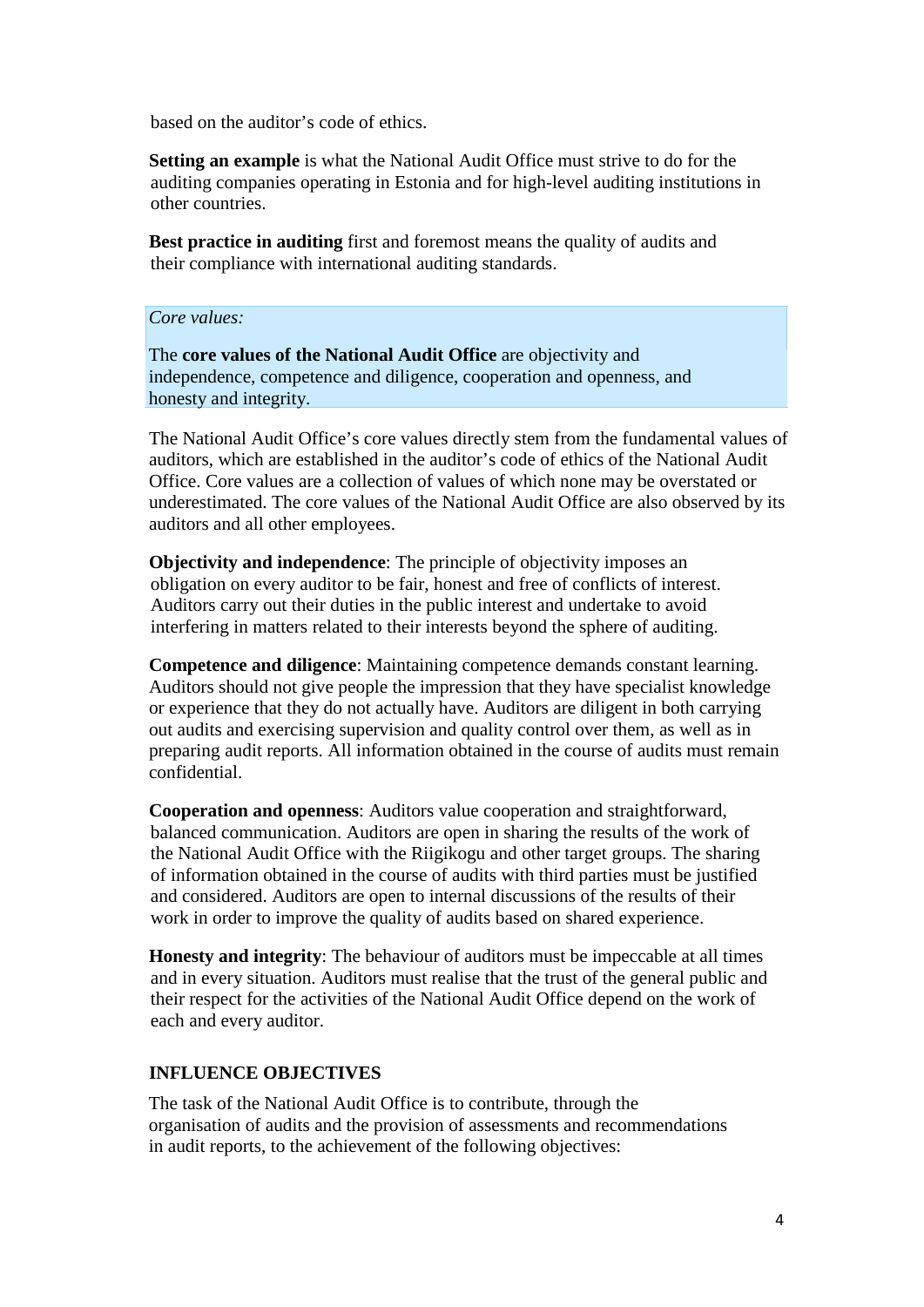**1. The financial accounting of the state is proper and correct. The annual reports of the state and the annual accounting reports of its accounting entities are correct. Budgeting and accounting principles are harmonised wherever possible. The state's economic transactions comply with legal acts and are documented and disclosed in accordance with requirements. The state's activities in the collection of revenue are efficient and its agencies are economic in incurring costs.**

To direct those being audited in such a way that their reporting systems and accounting principles reach an acceptable level. The National Audit Office audits key areas of financial accounting. It harmonises principles in areas where different principles are used, as a result of which errors appear in financial reports. In auditing legality, the National Audit Office primarily deals with issues that arise in the implementation of legal acts related to public assets, the national budget and public procurements. In auditing legality within local governments, the National Audit Office pays greater attention to assessing the legality of main activities than the correctness of individual transactions.

#### **2. The internal auditing system of a public sector unit (taking in its organisational structure, methods, operations and internal auditing) ensures that the activities of the unit are legal and economical and that the unit is able to avoid major risks, errors and/or misuse.**

The aim of constant updating of the internal audit system is to achieve a situation in which there is a permanent risk assessment system and effective internal auditing system in key areas.

### **3. The state's information systems ensure the availability of the right information at the right time as required for making decisions or serving individuals.**

The state's information systems are developed and administered in the best possible manner, making smart use of IT possibilities and considering the interests of those whom the state serves as being of primary importance.

### **4. State budget planning stems from the long-term objectives of the activities of the state (agency) and the process of drafting the budget achieves stability.**

The framework of regulations surrounding national budgeting is stable. Information in budgeting moves in both directions: from above and from below. The budget is submitted on the basis of justified calculations. The budgeting process is administered using a single IT system.

### **5. The state's policy and programmes (in the broader sense) fulfil the objectives set of them and wield the desired influence. Decisions are based on reliable, timely and complete information.**

Assessment is carried out as to whether the objectives are sufficiently quantifiable and specific. One of the objectives in assessing efficiency is to provide concrete (financially expressed) feedback regarding profit and/or loss arising from expenses that have been incurred. Assessment is carried out as to whether the information presented in management reports regarding the fulfilment of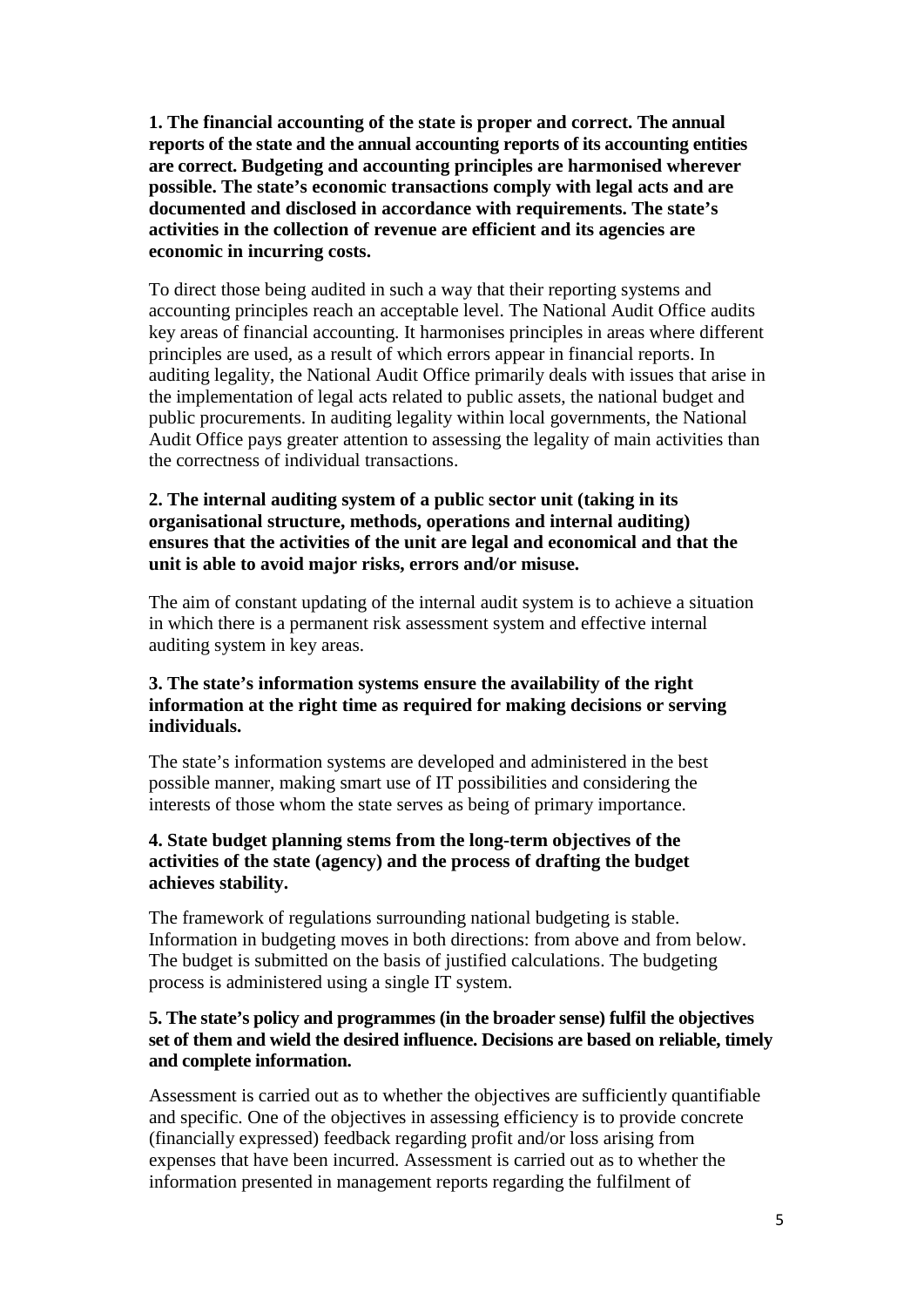objectives is appropriate and truthful.

#### **6. The stakes that the state holds in foundations, companies and non-profit organisations are transparent and effective and serve their intended purpose.**

The state has a clear understanding of why it has a stake in a given private institution, doing so economically and efficiently, and following best practice guidelines in management.

#### **7. The state makes effective use of money allocated from European Union funds, in accordance with European Union requirements. The institutions connected to the distribution, auditing and collection of European Union money fulfil their tasks properly.**

The National Audit Office boosts the level of attention paid to the use of money obtained from European Union funds, turning greatest attention to whether applications clearly indicate what the state hopes to achieve (in a specific area or generally) with the help of this funding. The use of money is primarily assessed from the perspective of the achievement of objectives set.

## **DEVELOPMENT OF AUDIT TYPES**

The National Audit Office places equal importance on financial and performance audits. Although these two types of audits are clearly distinguished from each other, in the case of certain audits they may overlap somewhat in scope:



As previously, the National Audit Office views improving the efficiency of the auditing process and the quality of audit reports as the most effective way of boosting its own performance.

The primary aim of financial audits is to provide an assessment of the correctness of financial reports. The National Audit Office has set itself the objective of boosting its competence in the field of financial auditing in such a way that as of 2011 it will be capable of fulfilling the tasks of a group auditor in assessing the consolidated annual reports of the state in accordance with the INTOSAI auditing standard and the requirements of the National Audit Office Act, the State Budget Act and the Authorised Public Accountants Act.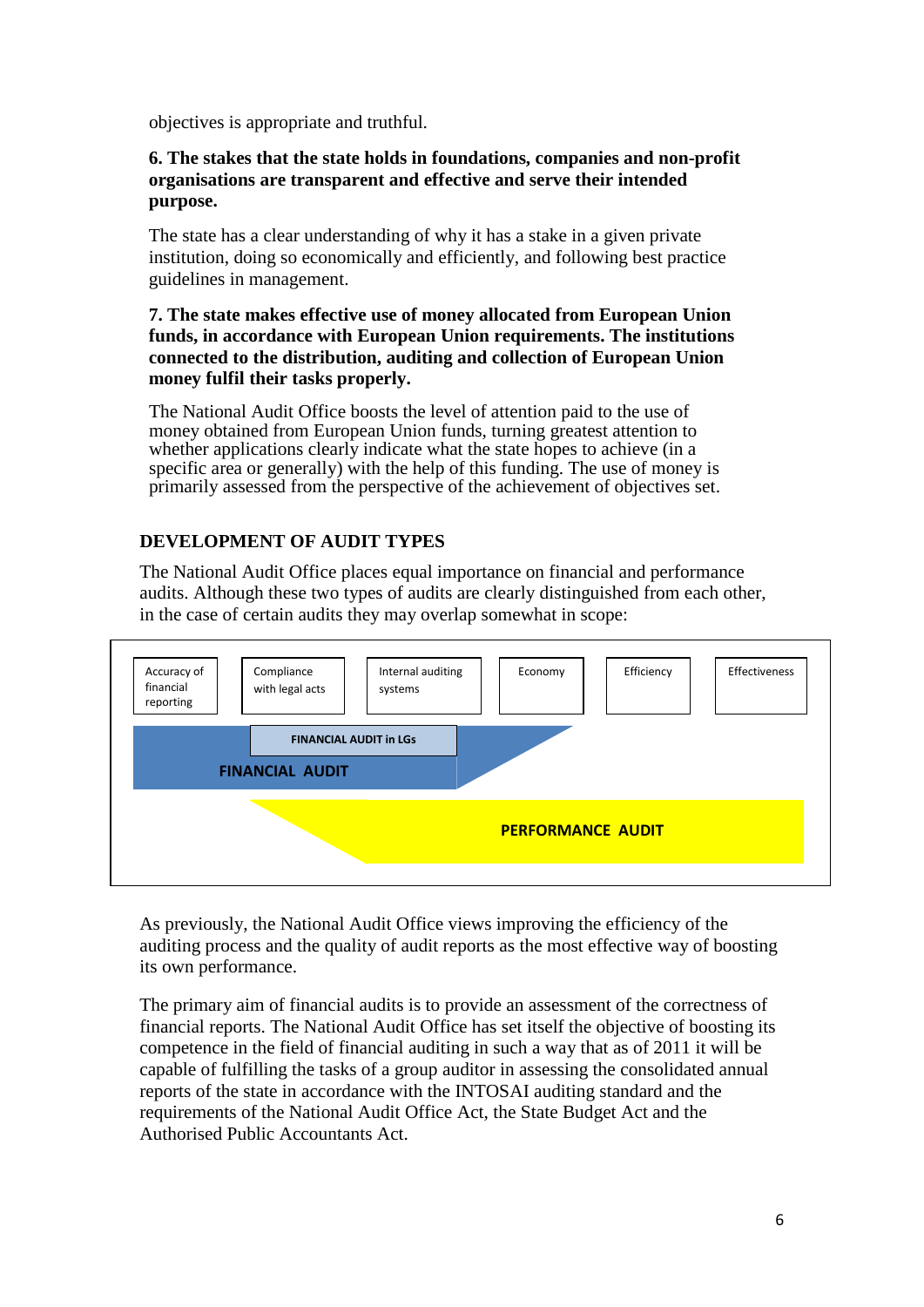The National Audit Office does not audit the financial statements of local governments, foundations and non-profit organisations established by local governments or in which they are stakeholders and companies under the governing influence of local governments. In these agencies the National Audit Office primarily audits their operations to ensure that they are in accordance with legal acts and norms and that their internal auditing systems are functioning as required.

The primary objective of performance audits is to provide an assessment of economy, efficiency and effectiveness. Such audits are planned with the aim of contributing to structural changes within the state that will ensure the high-quality provision of state services in accordance with the financial capabilities of the state and create conditions for long-term, environmentally friendly economic development.

## **ACHIEVING INFLUENCE OBJECTIVES THROUGH A WORK SCHEDULE**

Audits included in the work schedule must be based on the need to:

- draft an overview of the use and preservation of public assets;
- present an assessment of the consolidated annual report of the state; and
- fulfil the long-term action plans of the department.

In summary, activities are designed for the achievement of influence objectives, and audits which are more likely to contribute to the achievement of influence objectives are favoured when selecting audit topics.

In addition to conformity with influence objectives, the National Audit Office has established additional selection criteria on the basis of which the Auditor General assesses the audit proposals submitted for the work schedule. They are:

- the topic must be related to the obligations of the National Audit Office;
- the emergence or probability of emergence of problems;
- the volume of national money and assets associated with the topic and/or the number of citizens whom the topic significantly influences;
- the likelihood of the National Audit Office creating value with the audit;
- the degree of interest of the Riigikogu, the general public and those being audited in the topic; and
- the ability for the audit to be carried out utilising the resources and skills and knowledge available to the National Audit Office.

The National Audit Office has also established the conditions under which an audit is not included in the work schedule. They are:

- no significant problems are known in relation to the topic;
- there is nobody to whom the assessment made/information obtained in the course of the audit would be of interest;
- the required skills and knowledge are not available;
- a reliable audit/study similar in nature and scope to the one proposed has recently been carried out;
- it is not possible to include individuals in the auditing group who would be capable of implementing the necessary auditing methods;
- the process is developing too quickly, as a result of which the results of the audit may become outdated even before they are disclosed; and